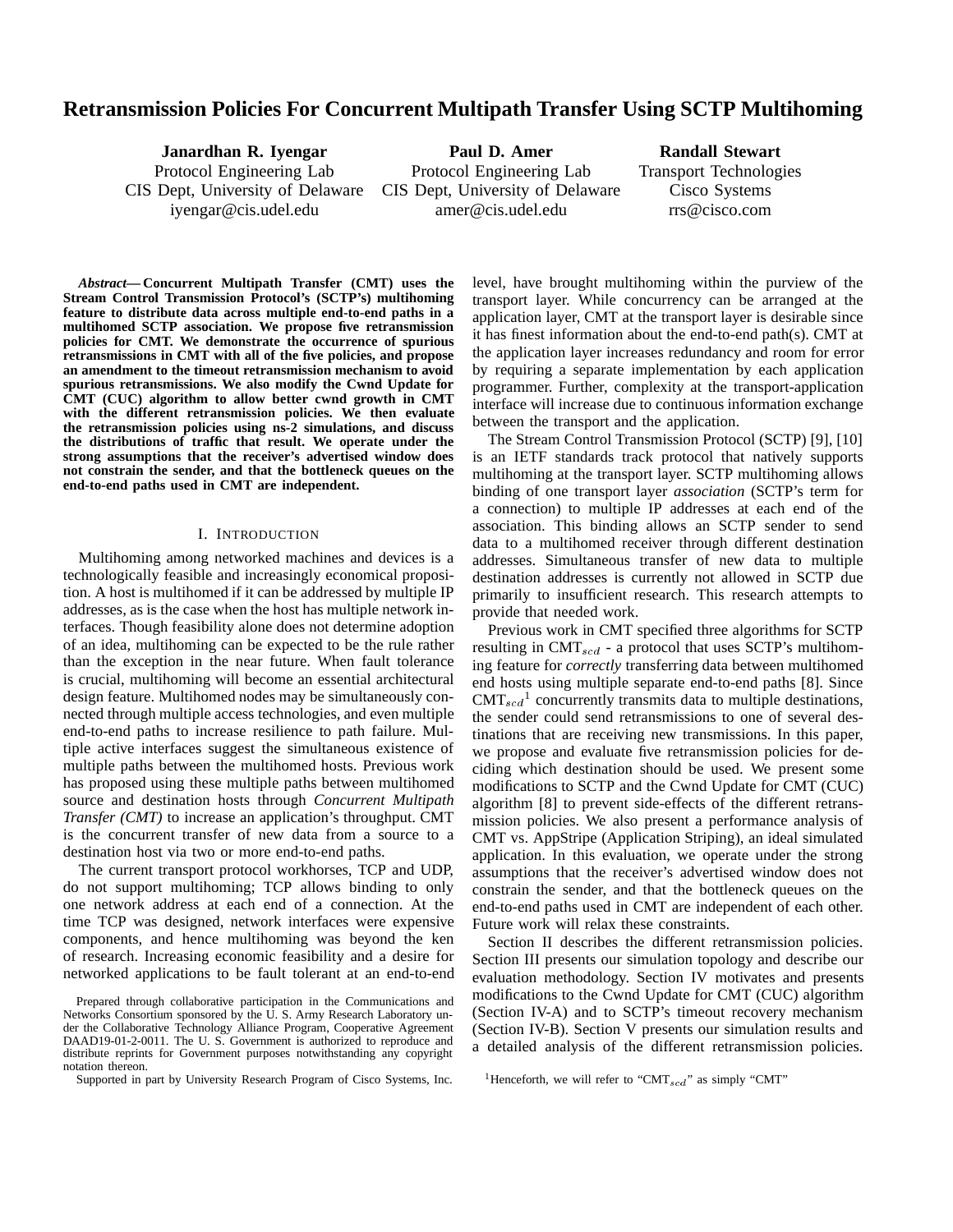This section also presents a performance analysis of CMT vs. AppStripe. Section VI concludes the paper with notes on the current focus of our work in the larger framework of CMT.

A note on language and terminology. Since an SCTP association allows multihomed source and destination endpoints, an SCTP source maintains per destination, a separate congestion window (cwnd), slow start threshold (ssthresh), retransmission timer, and roundtrip time (RTT) estimates among other state. Thus, a reference to "cwnd for destination X" means the cwnd maintained at the sender for destination X, and "timeout on destination X" refers to the expiration of a retransmission timer maintained for destination X at the sender. Since bottleneck queues on the end-to-end paths are assumed independent, each destination in our topology uniquely maps to an independent path. Thus, "cwnd for destination X" may be used interchangeably with "cwnd for path Y". SCTP acks carry cumulative and selective ack information and are called "SACKs". We use the terms "SACKs" and "acks" interchangeably.

#### II. CMT RETRANSMISSION POLICIES

We present five retransmission policies for CMT. For most, a retransmission may be sent to a destination other than the one used for the original transmission. Previous work on retransmission policies for SCTP [5] shows that sending retransmissions to an alternate destination degrades performance severely. The primary reasons for the degradation in performance are related to lack of sufficient traffic on alternate paths. We point out to the reader that with CMT, data is concurrently sent on all paths, thus rendering the results in [5] not applicable. In CMT, a sender has much more information about the paths to the destination host than an SCTP sender (without CMT). A CMT sender uses this information to influence the selection of a destination for a retransmission. The five different retransmission policies for CMT are:

- **RTX-SAME** Once a new data chunk is scheduled and sent to a destination, all retransmissions of the chunk thereafter are sent to the same destination (until the destination is deemed *inactive* due to failure [10]).
- **RTX-ASAP** A retransmission of a data chunk is sent to any destination for which the sender has cwnd space available at the time the retransmission needs to be sent. If the sender has available cwnd space for multiple destinations, the destination is chosen randomly from among those available.
- **RTX-CWND** A retransmission of a data chunk is sent to the destination for which the sender has the largest cwnd. A tie is broken by random selection.
- **RTX-SSTHRESH** A retransmission of a data chunk is sent to the destination for which the sender has the largest ssthresh. A tie is broken by random selection.
- **RTX-LOSSRATE** A retransmission of a data chunk is sent to the destination with the lowest loss rate path. If multiple destinations have the same loss rate, then a destination is selected randomly from among them. This policy is an ideal case since the loss rate is known, and not measured in the simulations.

Of the policies, RTX-SAME is simplest. RTX-ASAP is a "hot-potato" retransmission policy - the goal is to retransmit as soon as possible without regard to loss rate. RTX-CWND and RTX-SSTHRESH practically track and attempt to move retransmissions onto the path with the lowest loss rate. Since ssthresh is a slower moving variable than cwnd, the values of ssthresh may better reflect the conditions of the respective paths<sup>2</sup>. RTX-LOSSRATE uses information about loss rate provided by an "oracle" - information that RTX-CWND and RTX-SSTHRESH implicitly infer and use. This policy quantifies the impractical case where the sender knows the exact loss rate of the paths being used for CMT, and selects the path with the lowest loss rate to send all retransmissions.

We initially hypothesized that retransmission policies that take loss rate into account would outperform ones that do not, because sending retransmissions on a lower loss rate path would improve chances of a retransmission getting through. Consequently, performance would improve due to fewer timeouts, particularly those due to loss of retransmissions.

#### III. METHODOLOGY

We evaluate the different retransmission policies using the University of Delaware's SCTP module for the ns-2 simulator [3], [6]. We have incorporated CMT and the different retransmission policies in the SCTP module. As a reference for performance, we use *AppStripe* - a hypothetical multihomeaware application that achieves the highest throughput achievable by an application that distributes data across multiple SCTP associations (see Figure 1). End-to-end load sharing is performed at the application layer by AppStripe, and at the transport layer by CMT [7].



Fig. 1. Schematic - AppStripe and CMT

The simulation topology (see Figure 2) is simple - the edge links represent the last hop, and the core links represent endto-end conditions on the Internet. This simulation topology does not account for effects seen in the Internet and other real networks such as network induced reordering, delay spikes, etc.; these effects are beyond the scope of this study. Our

 $2$ We assume that the reader is familiar with SCTP and TCP congestion control, the variables cwnd and ssthresh, and their dynamics [2], [10].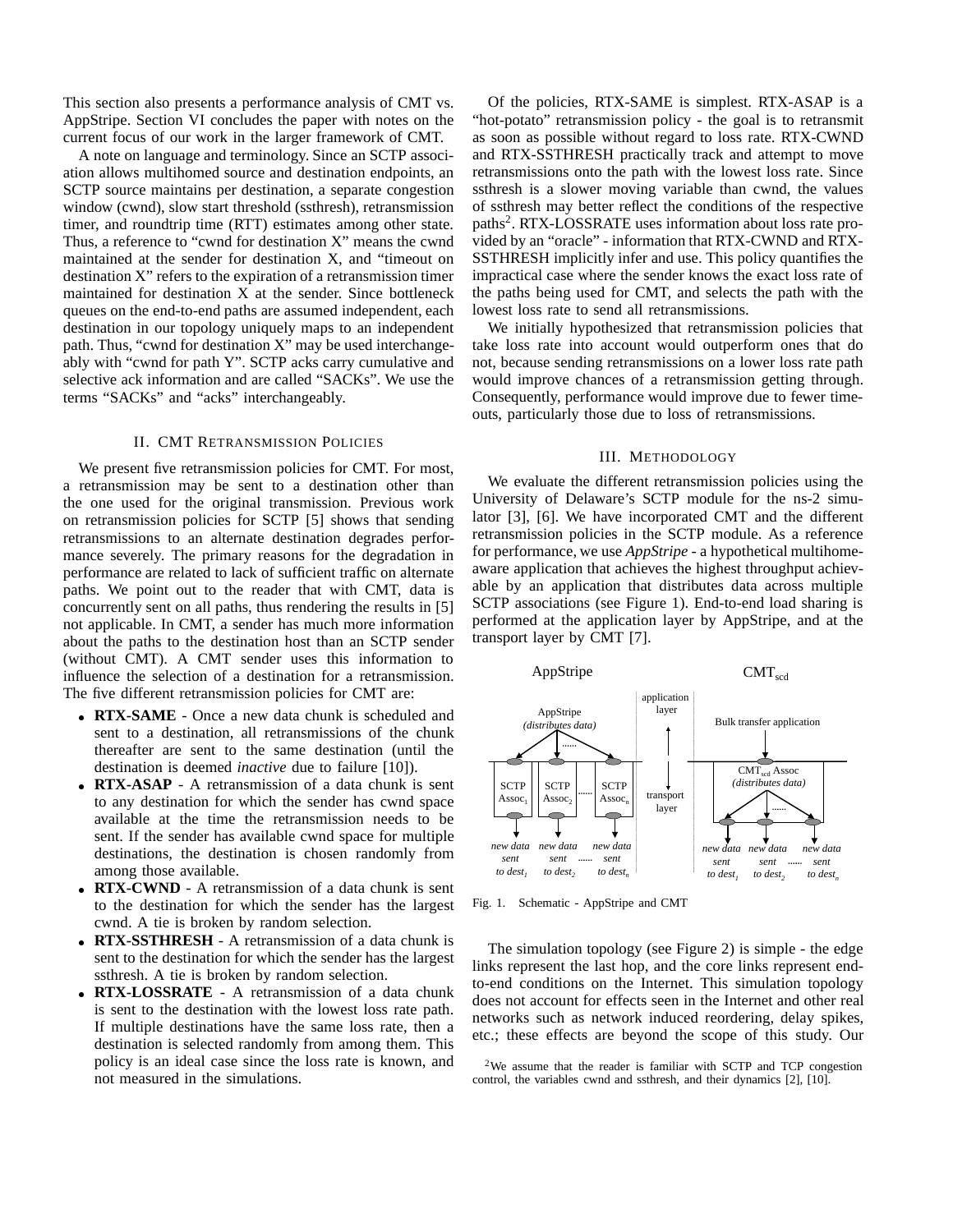simulation evaluation provides insight into the fundamental differences between the retransmission policies, and their performance in a constrained environment. The loss rate on Path 1 is maintained at 1%, and on Path 2 is varied from 1 to 10%. The loss rates apply to both forward and reverse paths - a loss rate of 1% means a forward path loss rate of 1%, and a reverse path loss rate of 1%.



Fig. 2. Simulation topology used for evaluation

# IV. MODIFICATIONS TO PROTOCOL MECHANISMS

# *A. CUCv2: Modified CUC Algorithm*

SCTP's current design principle (as with TCP) assumes that a SACK's cumulative ack (cum ack), which tracks the latest Transmission Sequence Number  $(TSN)^3$  received in-order at the receiver, applies to an entire association and not per destination. TCP and current SCTP use only one destination address at any given time to transmit new data to, and hence, this design principle works fine when CMT is not considered.

Since CMT uses multiple destinations simultaneously, cwnd growth in CMT demands tracking the latest TSN received inorder *per-destination* since TSNs may be arbitrarily distributed across destinations depending on the scheduling algorithm. This per-destination ordering information is not present in a SACK. A sender must infer cum ack per destination, possibly through SACKs and history information in the retransmission queue - the Cwnd Update for CMT (CUC) algorithm achieves this end [8]. The CUC algorithm enables correct cwnd updates in the face of increased reordering due to CMT.

The CUC algorithm recognizes a set of TSNs outstanding per-destination, and the per-destination *pseudo-cumack* traces the left edge of this list of TSNs, per destination. The CUC algorithm assumes that retransmissions are sent to the same destination as the original transmission, and so the perdestination pseudo-cumack moves whenever the corresponding left edge is acked; the TSN on the left edge being acked may or may not have been retransmitted.

If the assumption about the retransmission destination is violated, and a retransmission is made to a different destination from the transmission, the current CUC algorithm cannot

faithfully track the left edge on either destination. We propose a modification to the CUC algorithm to permit the different retransmission policies. The modified CUC algorithm, named CUCv2 (CUC version 2) is shown in Figure 3.

The crux of the modification is in recognizing that of the TSNs outstanding on a destination, a distinction can be made - the ones that have been retransmitted, and those that have not been retransmitted. The CUCv2 algorithm maintains two left edges for these two sets of TSNs - *exp-pseudo-cumack* and *exp-rtx-pseudo-cumack*. Whenever either of the left edges moves, a cwnd update is triggered. In CUCv2 (see Figure 3), lines  $2(iv)$ ,  $2(v)$ ,  $3(iv)$  and  $3(v)$  have been added, and lines 3(ii) and 4 have been modified from the CUC algorithm [8].

### *B. Spurious Timeout Retransmissions*

When a timeout occurs, an SCTP sender is expected to bundle as many of the earliest TSNs outstanding on the destination for which the timeout occurred as can fit in a packet and send the packet. As per RFC2960, if more TSNs are outstanding on that destination, these TSNs "should be marked for retransmission and sent as soon as cwnd allows (normally when a SACK arrives)". The cwnd is also reset to 1 Maximum Segment Size (MSS) for the destination on which a timeout occurs, allowing only one MSS sized packet in flight. Thus, the next TSN(s) marked for retransmission can be sent only when a SACK arrives for the TSN(s) retransmitted first.

A timeout retransmission can occur in SCTP (as in TCP) due to one of several reasons. One of the reasons is loss of the fast retransmission of a TSN<sup>4</sup>. Consider Figure  $4^5$ . When a timeout occurs due to loss of a fast retransmission, it is quite likely that some TSNs that were just sent to the destination on which the timeout occurred are awaiting SACKs (in the Figure, TSNs Y+2 and Y+3). These TSNs get incorrectly marked for retransmission on timeout. With the different retransmission policies in CMT, the retransmissions may be sent to a different destination than the original transmission; if cwnd space on a destination is available, possibly due to receipt of a SACK on that destination, TSNs marked for retransmission may be sent to that destination. In Figure 4, incorrect retransmissions of TSNs Y+2 and Y+3 are sent to destination  $B_1$ , on receipt of SACKs freeing up cwnd space for destination  $B_1$ . This problem is exacerbated in CMT, as shown through this illustration, due to the possibility of sending data (including retransmissions) to multiple destinations concurrently.

We studied the occurrence of such spurious retransmissions with the different retransmission policies in CMT. The simulation topology used is the one described in Section III. Figure 5(a) shows the number of retransmissions relative to the number of actual packet drops at the router in our simulations. Ideally, the number of retransmissions should be exactly equal

<sup>3</sup>TSN serves the the same function in SCTP as the sequence number does in TCP.

<sup>&</sup>lt;sup>4</sup>The Multiple Fast Retransmit (MFR) algorithm allows recovery using fast retransmission multiple times on the same TSN [4]. The MFR algorithm has not been ported to CMT, and so the only recovery mechanism possible from the loss of a fast retransmission currently in CMT, as is the case currently in SCTP and TCP, is a timeout recovery.

<sup>5</sup>This figure illustrates the point, and may have discrepancies in scale and/or details which may be overlooked.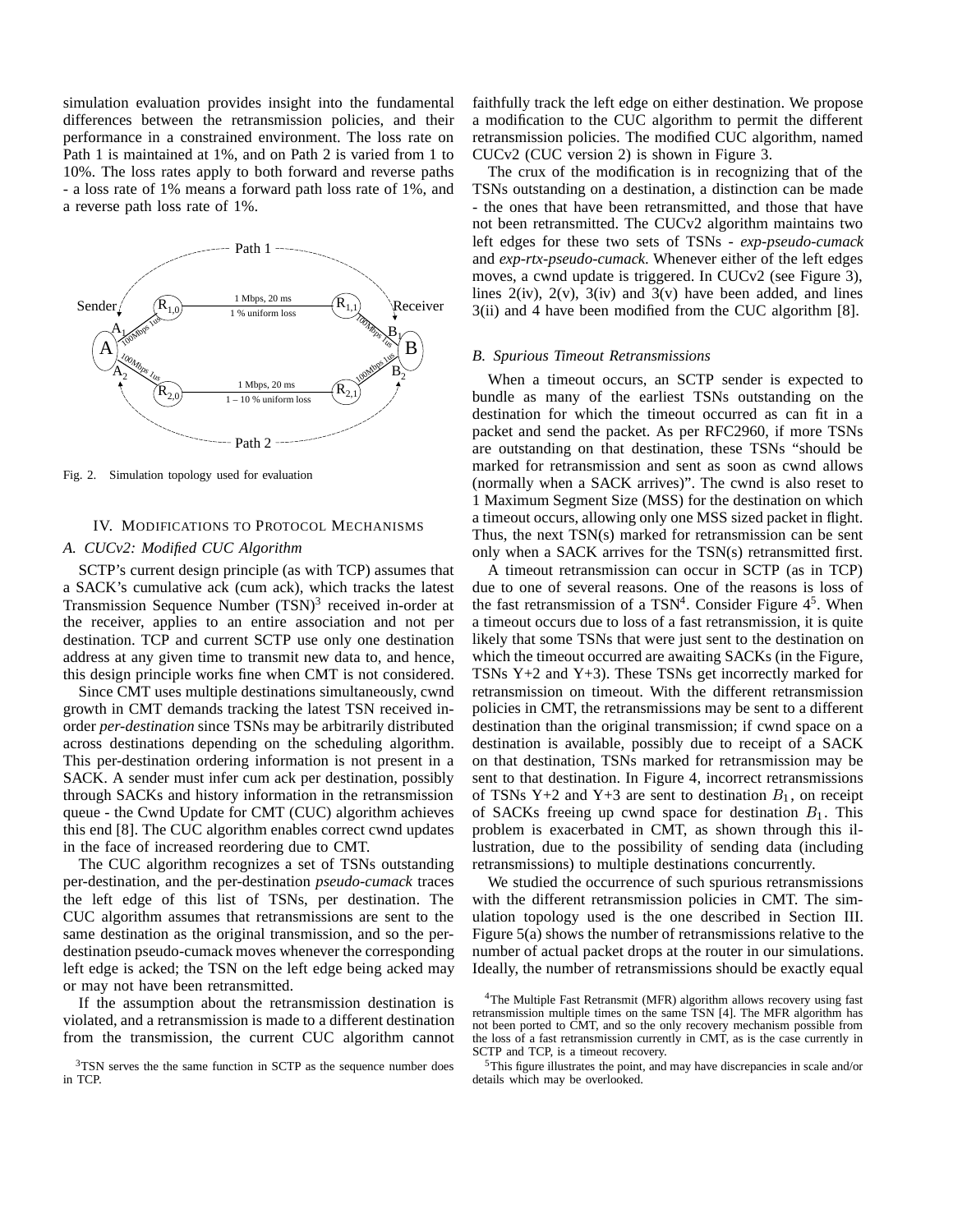

Fig. 3. CUCv2 Algorithm - Modified Cwnd Update for CMT (CUC) Algorithm



Fig. 4. Example of spurious retransmissions after timeout in CMT

to the number of packet drops at the router; the curves should be straight lines at 1 on the Y-axis. The figure shows that spurious retransmissions occur commonly in CMT with the different retransmission policies.

We propose a heuristic to avoid these spurious retransmissions. Our solution assumes that a timeout cannot be triggered on a TSN until the TSN has been outstanding for at least one Round-Trip Time (RTT). Thus, if a timeout is triggered, TSNs which are sent within an RTT in the past are not marked for retransmission. We use an average measure of the RTT for this purpose - the Smoothed RTT (SRTT) which is maintained at the sender. This heuristic requires the sender to maintain a timestamp for each TSN indicating the time at which the TSN was last transmitted (or retransmitted). Figure 5(b) shows how the application of this heuristic drastically reduces the number of spurious retransmissions.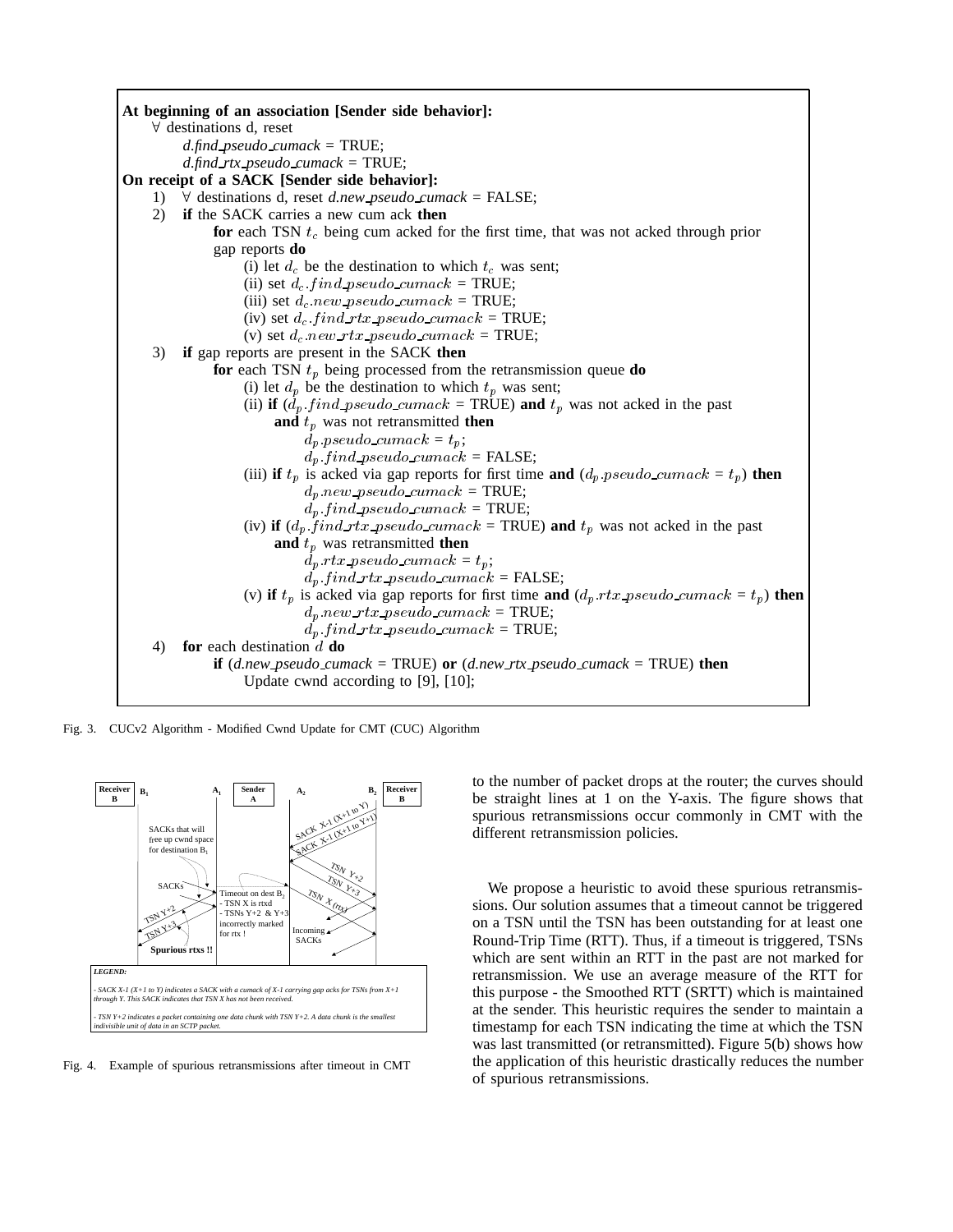

Fig. 5. Spurious retransmissions in CMT: (a) Without SRTT heuristic (b) With SRTT heuristic

### V. EVALUATION OF RETRANSMISSION POLICIES

Figure 6 shows the time taken to transfer an 8MB file using CMT with the five retransmission policies, and using AppStripe. The x-axis represents different loss rates on Path 2. These results are averaged over 30 simulation runs per point. Overall, AppStripe  $(x$  in Figure 6) performs worst,  $RTX-SAME$  ( $\ominus$ ) performs better than AppStripe, RTX-ASAP  $(\Box)$  performs better than RTX-SAME, and almost as good as the best performing group - RTX-SSTHRESH  $(\triangle)$ , RTX-CWND  $(\nabla)$  and RTX-LOSSRATE  $(\Diamond)$ . We now discuss these performance differences.



Fig. 6. Performance comparison of AppStripe and CMT with different retransmission policies

### *A. Performance of CMT vs. AppStripe*

CMT using any of the retransmission policies performs better than, if not the same as, AppStripe. As the loss rate on Path 2 increases, CMT performs increasingly better for two reasons. First, CMT gets better overall cwnd growth than

AppStripe in the slow start phase when delayed acks are used [8]. This phenomenon allows the CMT sender to increase its overall cwnd faster than AppStripe during the slow start phase. Note that the overall cwnd increase is faster, yet TCPfriendly with CMT. As the loss rate increases, number of timeouts increases, and since the sender enters slow start after each timeout, the sender spends more time overall in slow start. This phenomenon explains part of the improvement observed with CMT under high loss rates.

Second, CMT is more resilient to reverse path loss than AppStripe. CMT uses a single sequence space (TSN space, used for congestion control and loss detection and recovery) across the multiple paths used in the association, whereas AppStripe by its design must use a separate SCTP association per path, and hence uses a separate sequence space per path. Since SCTP acks are cumulative, sharing of sequence spaces across paths helps an SCTP sender receive ack info on either of the return paths. Thus, CMT effectively uses *both* return paths for communicating ack info to the sender, whereas each SCTP association in AppStripe uses a single return path for sending acks. For instance, if an ack is lost on one return path, traffic on the other path will cause the CMT receiver to respond with acks on the other return path. These cumulative acks carry the information that was lost due to the ack loss. Since AppStripe uses an independent SCTP association on each path, acks for one association cannot help acks on the other association. This phenomenon is solely due to the fact that CMT shares sequence space across the paths.

To support our analysis, Figure 7(a) shows the time taken to transfer an 8MB file, when delayed acks are turned OFF (one ack is sent per packet received) and the topology is modified to have loss only on the forward path - there is no reverse path loss. These results (and also the rest of the results in Figure 7) are averaged over 30 simulation runs per point. This graph shows very little performance difference between CMT with RTX-SAME policy and AppStripe, thus supporting our analysis of the performance difference between AppStripe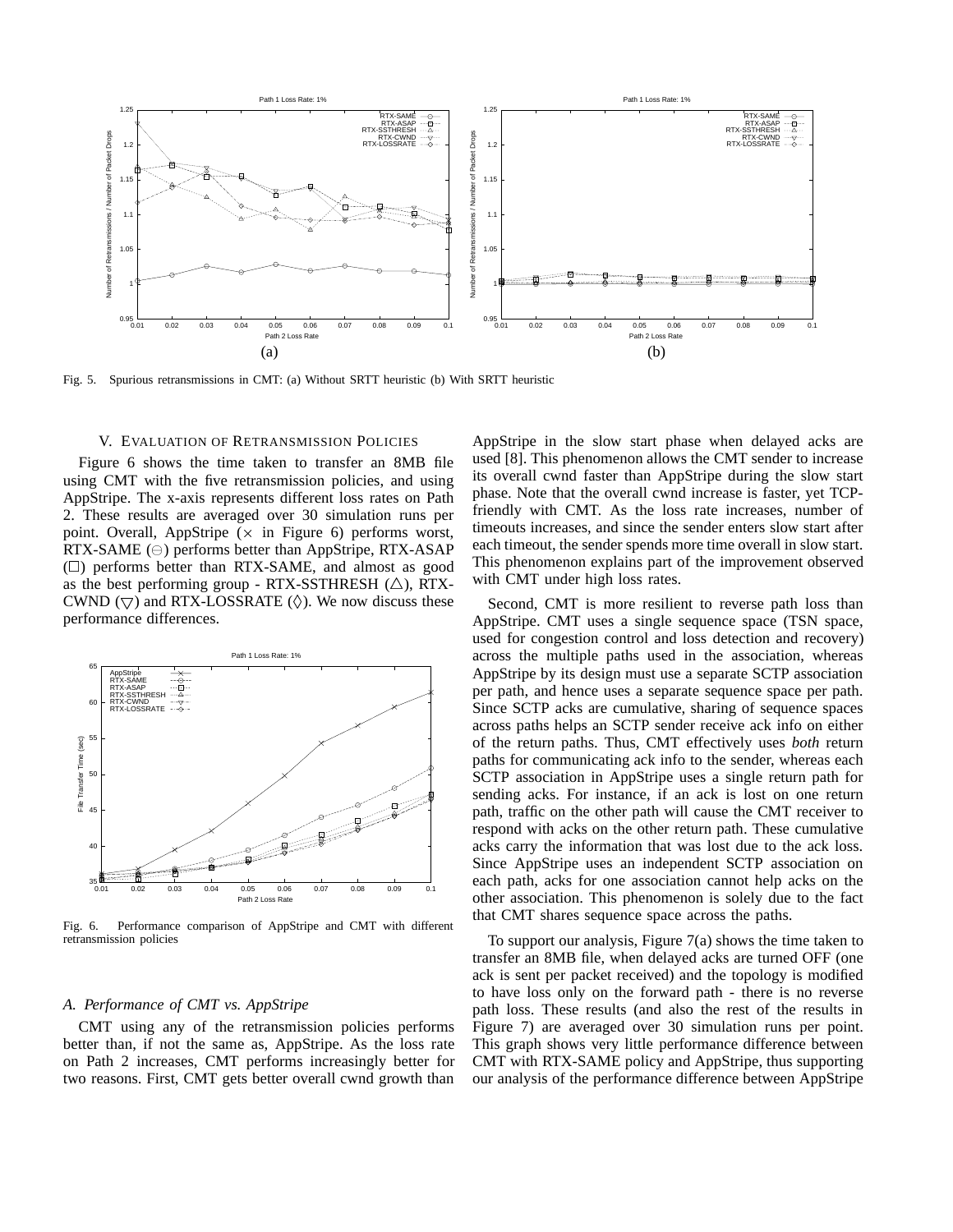

Fig. 7. With Path 1 loss rate = 1%: (a) AppStripe and CMT: Performance with no reverse path loss and no delayed acks, (b) Number of retransmission timeouts for CMT with different retransmission policies, (c) Distribution of successful transmissions for CMT with different retransmission policies, (d) Distribution of retransmissions for CMT with different retransmission policies

and CMT. These results demonstrate that sharing sequence space across paths is more beneficial than maintaining separate sequence spaces per path [1].

# *B. Performance of different retransmission policies for CMT*

Of the retransmission policies used for CMT, RTX-SAME is the simplest to implement, but performs worst. The performance difference between RTX-SAME and other policies increases as the loss rate on Path 2 increases. The improvement in using RTX-LOSSRATE, RTX-CWND, or RTX-SSTHRESH reinforces our intuition - taking path loss rate into consideration while deciding the retransmission destination improves the chances of a retransmission getting through, and improves overall performance. RTX-ASAP performs as good as the best performing policies - note that RTX-ASAP does not explicitly consider loss rate in its decision, but sends the retransmissions as soon as possible, to any destination that has available cwnd space.

Figure 7(b) shows the number of timeouts with the different policies. RTX-SAME has the most and RTX-LOSSRATE,

RTX-CWND and RTX-SSTHRESH have the fewest. RTX-ASAP figures between these policies in number of timeouts. Policies that take loss rate into consideration do best at avoiding timeouts. The number of timeouts is much larger with RTX-SAME as compared to any of RTX-LOSSRATE, RTX-CWND or RTX-SSTHRESH. Thus, the number of timeouts, and hence the amount of time spent in timeout recovery for RTX-SAME explains its poorer performance.

Figure 7(c) shows the distribution of successful transmissions, and Figure 7(d) shows the distribution of retransmissions over the two paths. The numbers of transmissions or retransmissions sent over Path 1 are shown with hollow shapes  $(\ominus)$ , and those sent over Path 2 are shown in corresponding solids  $( \bullet )$ .

Figure 7(c) shows that of the policies, RTX-SAME gets most of its data through to the destination via Path 1 (the lower loss rate path), and the loss rate based policies divide the successful transmission more evenly. RTX-ASAP is roughly midway between RTX-SAME and the group of RTX-LOSSRATE, RTX-SSTHRESH and RTX-CWND. Figure 7(d)